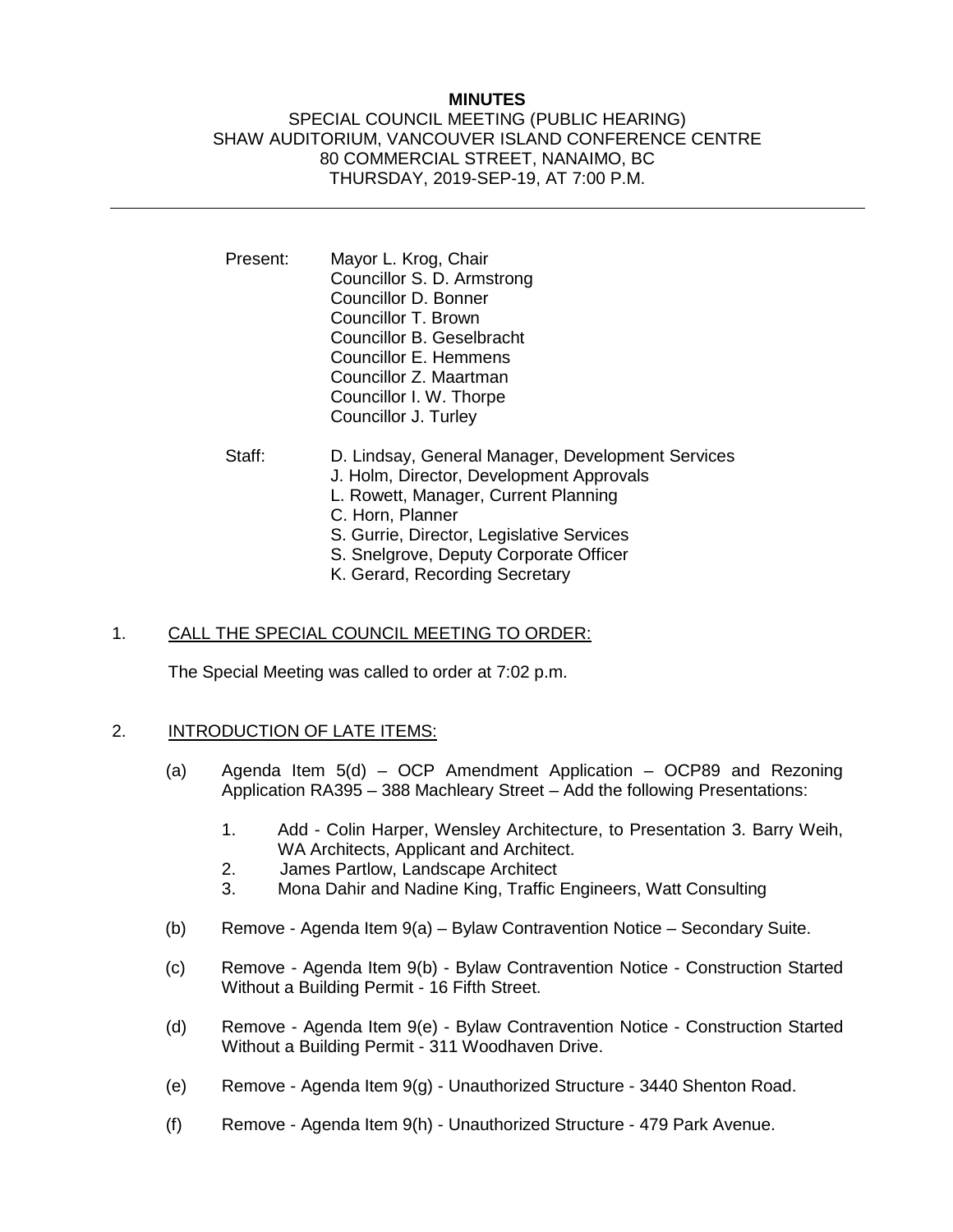(g) Agenda Item 9(j) – Property Maintenance – 188 Capt. Morgans Boulevard and 63 Pirates Lane – Add delegation from Dan Hibbert.

### 3. ADOPTION OF AGENDA:

It was moved and seconded that the Agenda, as amended, be adopted. The motion carried unanimously.

#### 4. CALL THE PUBLIC HEARING TO ORDER:

The Public Hearing Meeting was called to order at 7:03 p.m. Mayor Krog spoke regarding the purpose of a Public Hearing, advised that Council was meeting on the traditional territory of the Snuneymuxw First Nation and advised of the standard protocols for a Public Hearing.

#### 5. PUBLIC HEARING AGENDA:

Lainya Rowett, Manager, Current Planning, explained the required procedures in conducting a Public Hearing and the regulations contained within Part 14 of the *Local Government Act.*

(a) Rezoning Application No. RA431 – 50 Tenth Street – Bylaw No. 4500.155

Introduced by Lainya Rowett, Manager, Current Planning.

#### Presentation:

- 1. Pete Waugh, Applicant, spoke in favour and stated:
	- The location of the proposed retail cannabis store meets or exceeds buffering requirements
	- Complied with Provincial, Federal and municipal regulations throughout the application process and has support from the landlord and surrounding businesses
	- Security will be on site to ensure age requirements are met, no consumption on site and no loitering or harassment of customers
	- All products will be packaged off-site in child resistant packaging and odour abatement strategy is in place
	- Hours of operation will be 9:00 a.m. to 11 p.m., seven days a week
	- \$10,000 community contribution will go to Marie Davidson BMX Park

Mayor Krog called for submissions from the Public:

1. Darren Ramey, 6024 Butcher Road, (part owner Brookdale Mobile Home Park), spoke in opposition, and stated that he is speaking on behalf of the majority owner of the park who has concerns regarding drug use near the property and the safety and security of the mobile home park.

Mayor Krog called for submissions from the Public for a second time: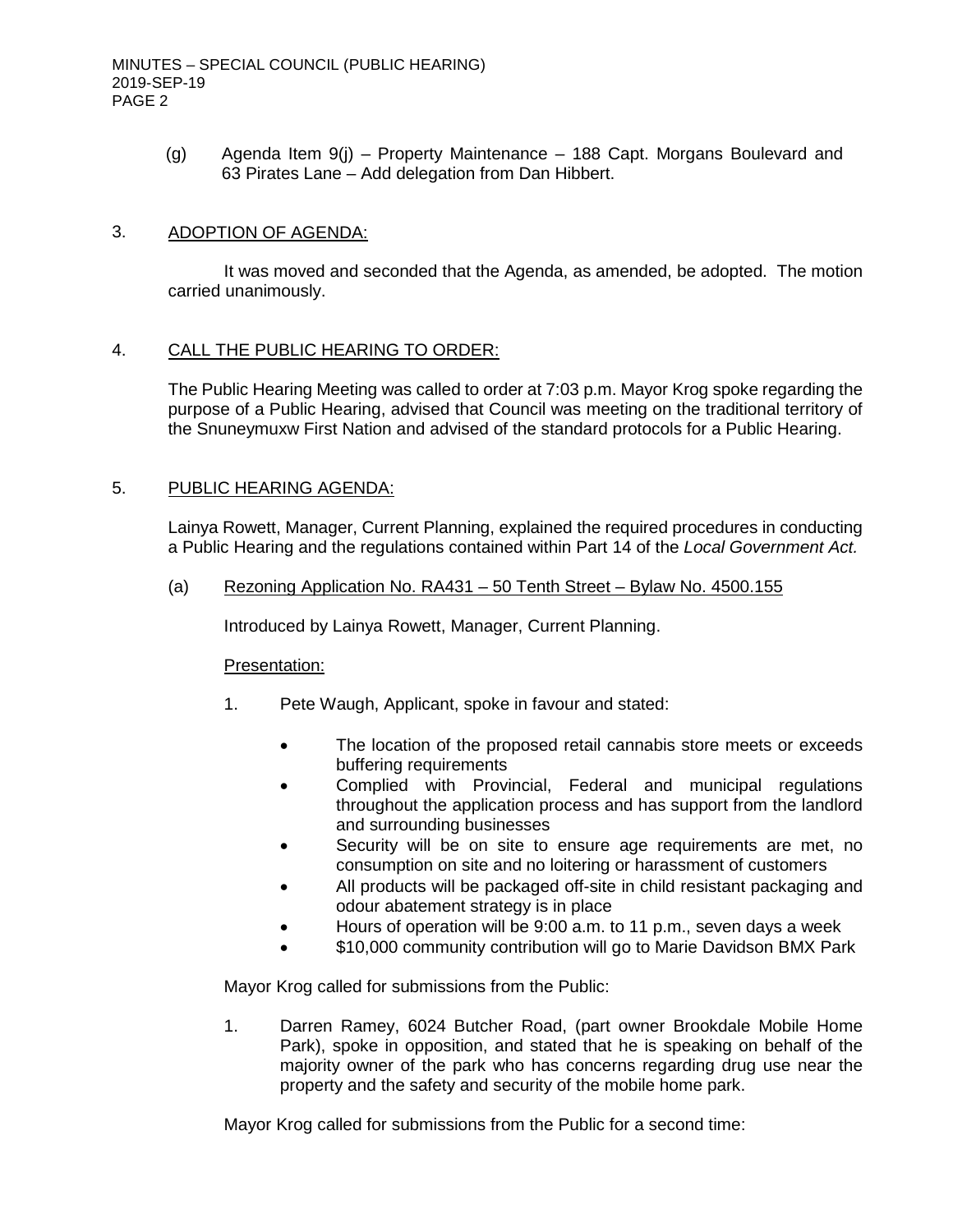2. Cat Lowe, 1951 Richardson Road, spoke in opposition and stated her concerns regarding parking, impaired driving, safety and security of the two senior homes on Lawlor Road and stated that the community contribution should remain in the Chase River community.

Mayor Krog called for submissions from the Public for a third time:

3. Kelly Matthews, 1548 Extension Road, spoke in favour and stated that cannabis users should not be associated with hard drug users and the business will be a positive addition to this shopping centre and for people who use cannabis to treat chronic pain.

Two (2) written submissions were received prior to the start of the Special Council Meeting (Public Hearing), 2019-SEP-19, and no written submissions were received at the Public Hearing with respect to Rezoning Application RA431 – 50 Tenth Street.

### (b) Rezoning Application No. RA372 – 2379 Browns Lane - Bylaw No. 4500.157

Introduced by Lainya Rowett, Manager, Current Planning.

#### Presentation:

- 1. Jack Anderson, agent for the applicant spoke in favour and stated:
	- The development proposal includes 30 units to be marketed towards seniors, students and smaller families
	- Location is great for seniors, students and young families as it is close to schools, shopping centres, transit and major roadways
	- May have a parking variance to increase the number of small car spaces
	- Traffic Impact Assessment completed to confirm site access is supportable
	- Access to Brackenwood Place will be limited to emergency vehicles only and will have bollards

Mayor Krog called for submissions from the Public:

- 1. Drea Laj, 2346 Brackenwood Place, spoke in opposition on behalf of the 42 residents in the neighbourhood and stated they have concerns regarding a multi-unit residential development in this area, increase in traffic, loss of green space and potential impacts to the neighbour's driveway at 2356 Brackenwood Place.
- 2. Kirsten Wilson, 2356 Brackenwood Place, spoke in opposition and stated that the emergency vehicle access would be 10 feet from her front door if built and the proposed development isn't compatible with the single family dwellings in neighbourhood.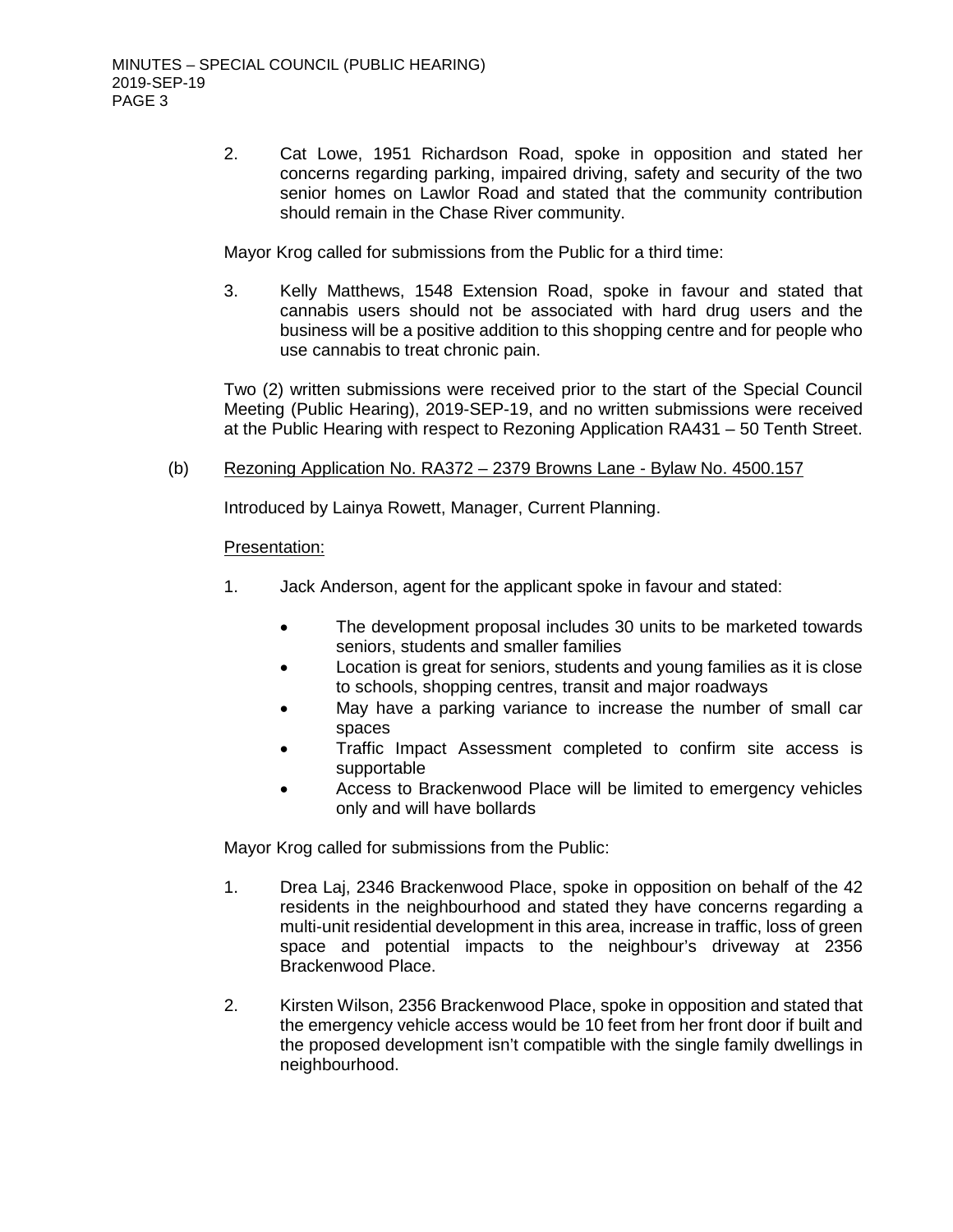Mayor Krog called for submissions from the Public for a second time:

- 3. Drea Laj, 2346 Brackenwood Place, spoke in opposition and stated that this development is not family oriented and would change the form and character of the neighbourhood and is asking that Council reject this application and a more suitable, single family dwelling development be proposed.
- 4. Mike Brown, 670 Stirling Avenue, spoke in favour and stated that his family has lived in the area for over 50 years and he has spoken with other neighbours who are in favour of this development.

Mayor Krog called for submissions from the Public for a third time.

No one else in attendance wished to speak regarding Rezoning Application No. RA372 – 2379 Browns Lane.

Three (3) written submissions were received prior to the start of the Special Council Meeting (Public Hearing), 2019-SEP-19, and no written submissions were received at the Public Hearing with respect to Rezoning Application No. RA372 – 2379 Browns Lane.

#### (c) Rezoning Application No. RA399 – 1534 Extension Road – Bylaw No. 4500.134

Introduced by Lainya Rowett, Manager, Current Planning.

#### Presentation:

- 1. Chris Cathers, applicant, 2620 South Forks Road, spoke in favour and stated:
	- The property is located on a major corridor and borders the railway tracks
	- Development will include family oriented townhomes and no height variance will be required
	- The proposal will include rain water collection, native food bearing plants, community garden area, and play area for children
	- Location is close to shopping, bus routes and major roadways for easy access to other areas of Nanaimo
	- A community contribution of \$11,000 and will be provided and go towards the Housing Legacy Reserve fund and a community garden will be developed in the name of Louis and Sylvia Starks
	- Development will improve existing sidewalks and road and sight lines with road widening and upgrades

Mayor Krog called for submissions from the Public: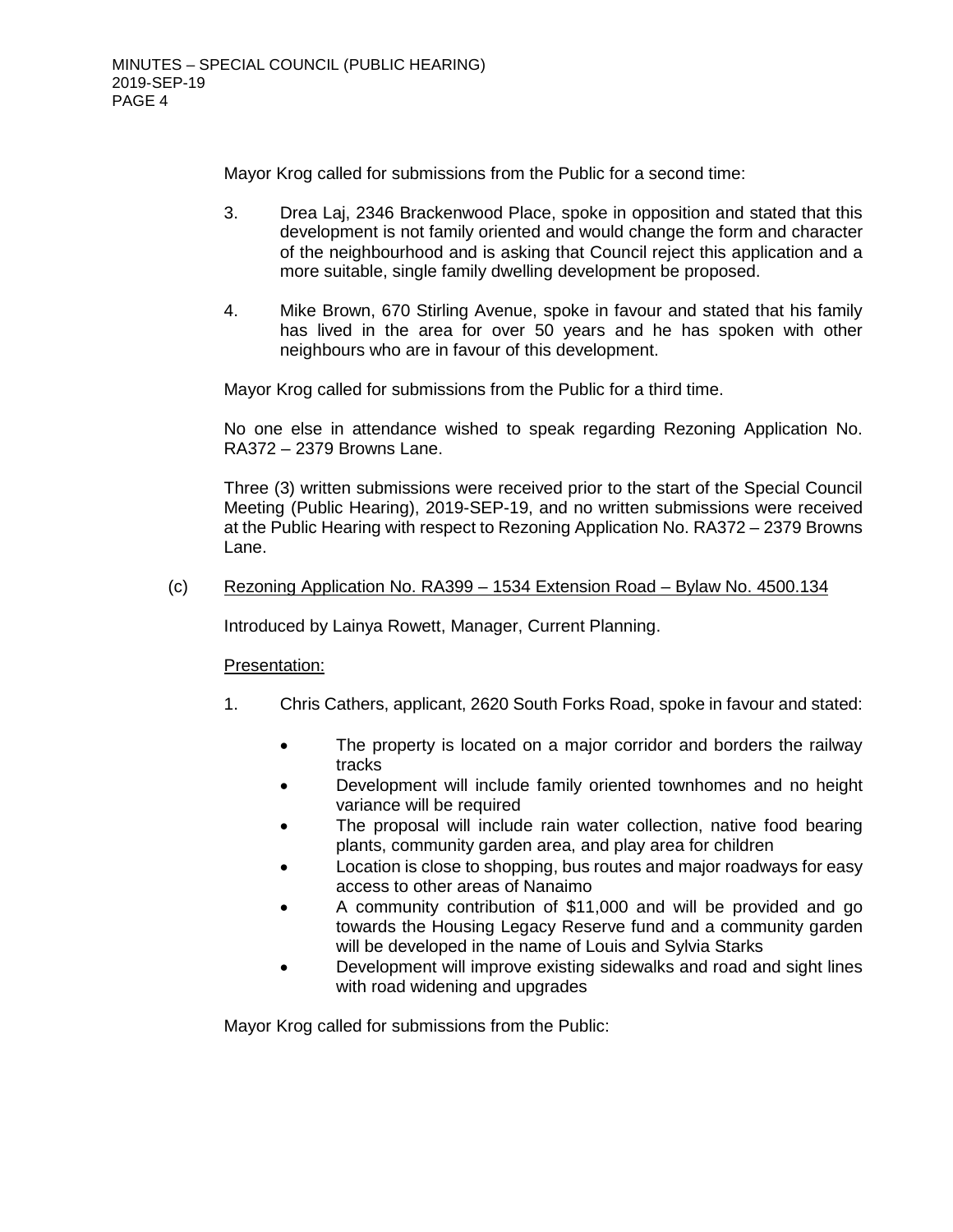1. Kelly Matthews, 1548 Extension Road, spoke in opposition, and stated his concerns regarding traffic, the proposed density and driving conditions particularly in winter.

Mayor Krog called for submissions from the Public for a second time:

- 2. Randee Nelson, 1540 Extension Road, spoke in opposition and stated her concerns regarding the lack of transit service in the area, increase in traffic, pedestrian safety and privacy impacts on her property from the proposed driveway access.
- 3. Jeremy Lyttle, 1542 Extension Road, spoke in opposition and stated that he has concerns regarding the increase in traffic.
- 4. Emery Cathers, 2620 South Forks Road, spoke in favour and stated there is a need for this type of housing, site lines along the road will be improved with the widening of the road and felt this area is safe for children walking to and from school.
- 5. Bill Porter, 1882 Richardson Road, spoke in opposition and stated he has concerns regarding traffic and the increase in commercial traffic in the area.
- 6. Christine Plumpton, 92 Roberta Road West, spoke in opposition and stated her concerns regarding a multi-unit development, increased traffic and decrease of sight lines.
- 7. Bailey Hamilton, 1544 Extension Road, spoke in opposition and stated that this lot is not big enough for this type of development, concerns regarding the increase in traffic, pedestrian safety and widening of the road could decrease the size of driveways in this area.
- 8. Kelly Matthews, 1548 Extension Road, spoke in opposition and stated his concerns regarding traffic, pedestrian safety and impact on sight lines from the proposed development.
- 9. Jessica Morris, 111 Cowling Place, spoke in opposition and stated she is concerned about traffic especially in winter, pedestrian safety and the development not being consistent with the single family scheme of the neighbourhood.
- 10. Cat Lowe, 1951 Richardson Road, spoke in opposition and stated that the current infrastructure cannot meet the demands of all the new development in this area, no foreseeable road mitigation in the future to address the increase in traffic and stated that the development is too large for this area.
- 11. Cameron Sheve, 391 Chesterlea Avenue, spoke in favour and stated that this development will add much needed housing diversity to the area and townhouse type units should be accepted in all areas of the City.

Mayor Krog called for submissions from the Public for a third time.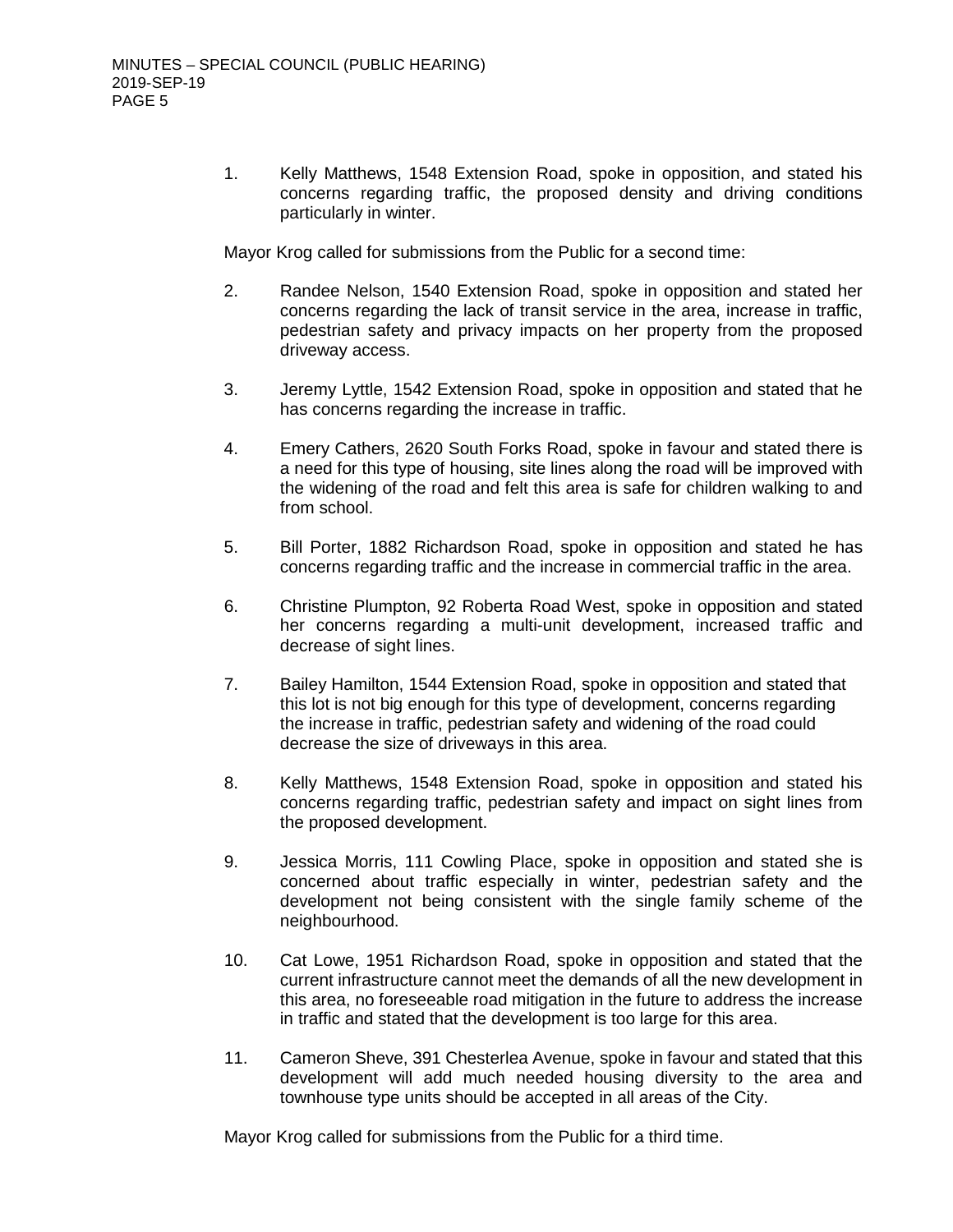No one else in attendance wished to speak to Rezoning Application RA399 – 1534 Extension Road.

Fourteen (14) written submissions were received prior to the start of the Special Council Meeting (Public Hearing), 2019-SEP-19, and no written submissions were received at the Public Hearing with respect to Rezoning Application RA399 – 1534 Extension Road.

(d) OCP Amendment Application – OCP89 and Rezoning Application RA395 – 388 Machleary Street – Bylaw No. 6500.040

To be introduced by Lainya Rowett, Manager, Current Planning.

#### Presentation:

- 1. Andre Molnar, Molnar Group, owner, spoke in favour and stated:
	- City of Nanaimo is in need of more rental housing which stabilizes the community and provides low rental housing for those in need
	- Original structure housed 214 apartments and this proposed development is less than what the property is zoned for
	- Molnar Group listened to concerned citizens and the surrounding neighbourhood associations and changed the design based on their concerns
	- Held engagement session with the neighbourhood and ensured they were up front and honest with the proposed development
- 2. Barry Weih, WA Architects, Architect and applicant, spoke in favour and stated:
	- Developers are confident they listened to concerns and input from the neighbourhood
	- The proposed development is 175 apartments in 3, 2 storey units and 3, 4 storey units with ample green space, public seating areas with ocean view, walking corridors, and 160 underground parking spots with an additional 15 outside of residences
	- Design maintains lower level building heights to ensure view is enjoyed by all residents and no height variance is needed
	- Development includes a fitness centre, extensive landscaping, outdoor rooftop deck and outdoor plaza
	- Design has made changes to ensure the perception of the building height is minimized and to reduce the perceived scale of the property
- 4. James Partlow, Landscape Architect, spoke in favour and stated:
	- Developer has reconfigured the street scape and added landscaping on all surrounding streets
	- Pedestrian walkways, enhanced view corridor and driveway entrances have all been improved after concerns were heard from the neighbourhood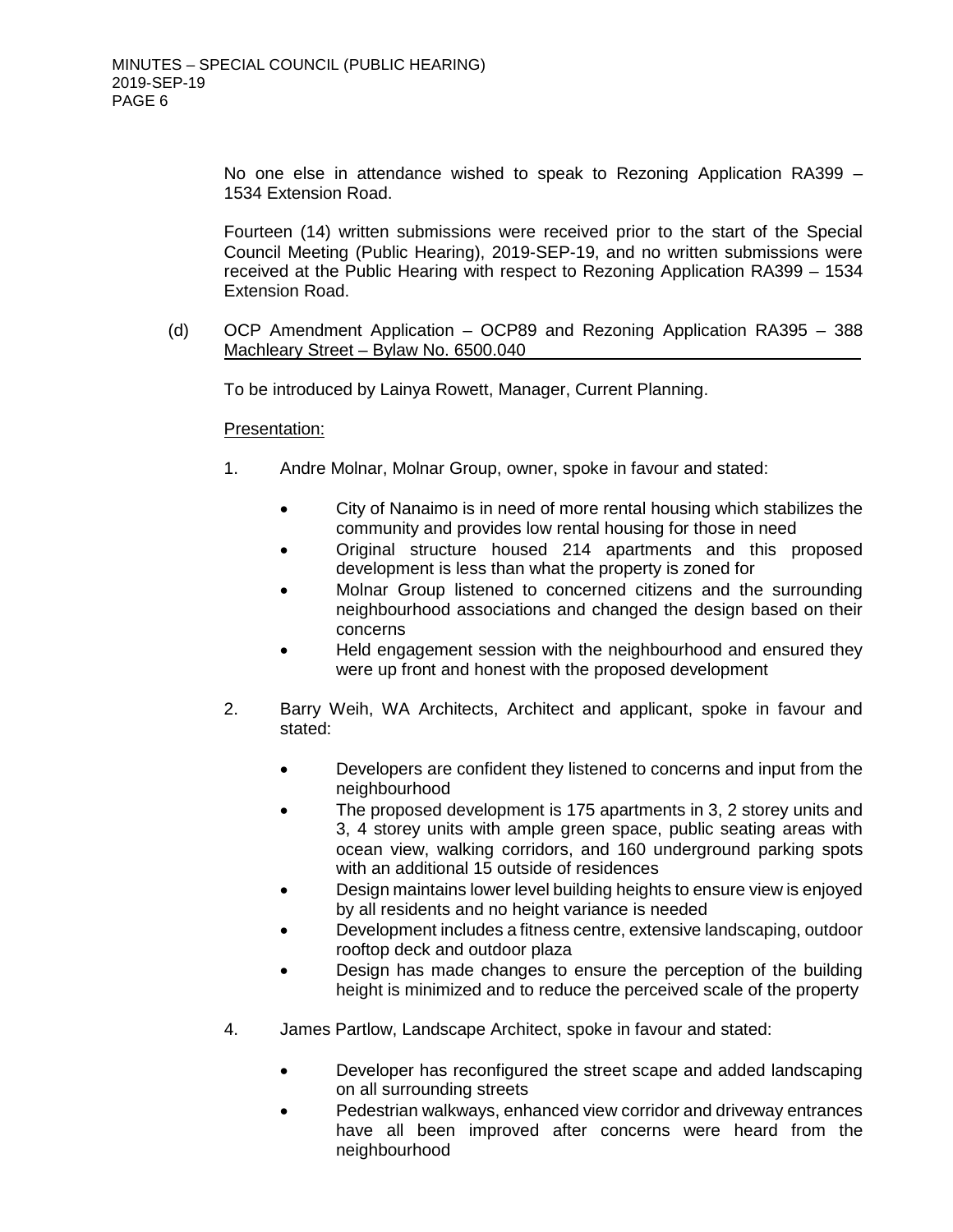- Existing trees will remain and those taken down will be replaced to ensure the environmental impact is minimized
- 5. Mona Dahir, Traffic Engineer, Watt Consulting, spoke in favour and stated:
	- Traffic study was completed based on the Standard Procedure for Traffic Studies
	- Data collected concluded that no improvements are required for any of the surrounding intersections
	- No improvements are required for the pedestrian and/or cycling network although the developer has proposed improvements in the design
	- Parking meets or exceeds the requirement for this development

The Special Council Meeting (Public Hearing) recessed at 8:58 p.m. The Special Council Meeting (Public Hearing) reconvened at 9:07 p.m.

- 6. Greg Persanyi, Molnar Group, owner, spoke in favour and stated:
	- Parking is all on site and developer is providing 30% more parking than what is required by zoning regulations
	- Design is more inclusive for everyone, not just seniors
	- Noted that at the community engagement session held two thirds of attendees were in agreement with the current design based on feedback forms

Mayor Krog called for submissions from the Public:

- 1. Ian Knipe, 25 Machleary Street, spoke in opposition and stated:
	- Vice President of the Nanaimo Old City Association (NOCA) which includes an elected board of directors, participates in many local groups and has dedicated volunteers
	- Spoke regarding community consultation with the Molnar Group, engagement sessions and feedback provided by NOCA to the developer regarding this development
	- The scale of the development is too large for this area and urged Council to deny the application until a new design that better suits the area can be proposed
	- The development will set a precedent for upcoming development and the density is being pushed beyond what is reasonable for this area
	- Re-development of this area should be put on hold subject to more community engagement, a review of the OCP and in conjunction with the Neighbourhood Community Plan
	- NOCA recommends that this application be denied until the existing OCP is reviewed, a larger scale community engagement process is completed and a plan is in place that better suits the area and the existing OCP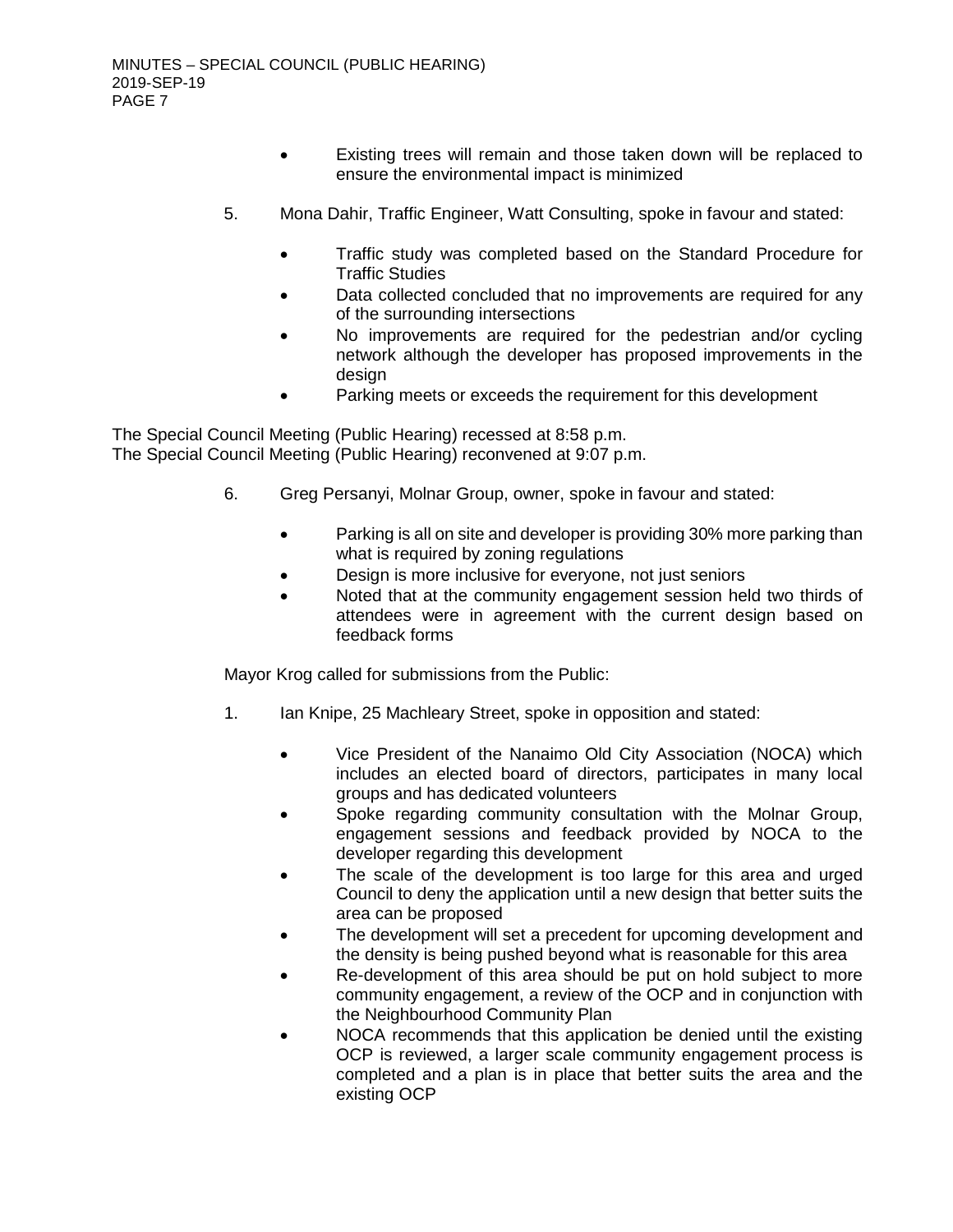- 2. Kelsea Shadlock, 602 Kennedy Street, spoke in in favour, and stated:
	- The development has good urban design, underground parking and appreciates the different types of housing included in the proposed development
	- In order to create more walkability and cycling routes density is needed
	- Neighbourhood plan is from 1994
- 3. Heather Walker, 232 Machleary Street, spoke in opposition and stated:
	- Density is needed and creates walkability and environmentally conscious communities but this development does not take into account available environmental design elements
	- Not enough green space on the property and a portion of the property should be owned and a portion set aside for rental units
- 4. Danny Harguard, 311 Kennedy Street, spoke in opposition and stated:
	- Development will increase traffic and is too large for this area
	- This is a family neighbourhood with many small children in the area who use the park and sidewalks and he is concerned about pedestrian and child safety
	- Parking will be an issue with residents, visitors of the new development and many people park in this area to walk downtown
	- The neighbourhood was saddened that Malaspina Gardens closed as they spent time with the seniors who lived there

Mayor Krog called for submissions from the Public for a second time:

- 5. Janet Wright, 387 Machleary Street, spoke in opposition and stated:
	- Concerned about applying corridor land use to an area that is designated residential
	- Spoke regarding the land use designation types and what fits best with this development
	- Suggested that residential or neighbourhood is suitable
	- The purpose of the amendment is to allow this scale of development which is not consistent with this area
	- Single family dwellings are encouraged in this area and the Old City Quarter is marketed for it's character and old city curb appeal
- 6. Eric Norman, 351 Machleary Street, spoke in opposition and stated:
	- Concerns regarding traffic and sees the developers traffic report as flawed because they did a one day assessment over a 2 hour period
	- The growth estimate for Nanaimo has increased greatly and this area is not fit to handle the increase in traffic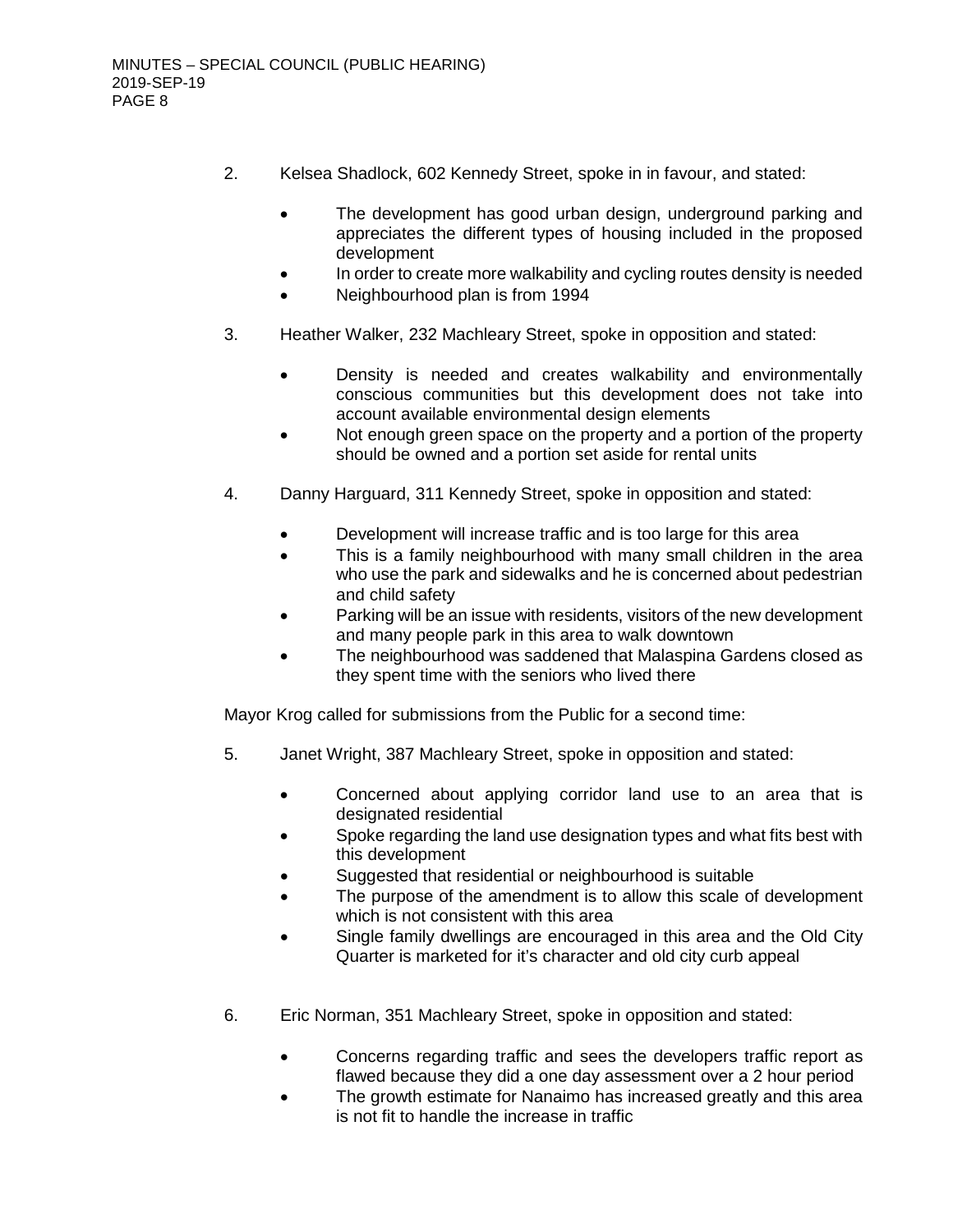- Neighbours did their own traffic study recording the amount of traffic over 3 mornings, 2 evenings and one weekend and found that traffic during these times were greatly underestimated by the developers report
- 7. Mayta Ryn, 201 461 Machleary Street, spoke in opposition and stated:
	- Densification supports and encourages a more sustainable lifestyle, walking and non motorized vehicle use and encourages different types of housing however; the scale of development is too large for this area
	- New development should meet the requirements of the community plan and the OCP without having to request rezoning
	- This application could set a precedent for "spot zoning" where zoning amendments are approved not based on the community plan or the OCP but on rezoning to maximize profit
	- Molnar Group made significant changes to the proposed development but not enough to make it fit with this areas community plan and the requests of the neighbourhood
	- This development should be put on hold until the current OCP is reviewed and new OCP is completed with community input and engagement sessions
	- Recommend that Council choose Option 3 in the Staff report and provide Staff with alternative direction
	- Extensive upgrades to infrastructure need to be completed before any new development is approved for this area
	- The developer and the community need a clearer vision of what kind of development would be best for this area
- 8. Elizabeth Lorenz, 351 Machleary Street, spoke in opposition and stated:
	- The development is to large and high for this residential neighbourhood
	- Access to the public seating areas for the public or residents only
	- Affordability of rental units
	- This rezoning application could be precedent setting and this development would be better suited as a extended, independent and extended living facility as the senior housing vacancy average has decreased by 12% in 2017
- 9. Gerrard Finlay, 940 Franklyn Street, spoke in opposition and stated that he was concerned about the increase in traffic.
- 10. Angela Barnard, 352 Kennedy Street, spoke in opposition and stated that she would support the rezoning application subject to adoption of a number of agreed upon recommendations including but not limited to:
	- 50% of the development being rental units and 50% owned
	- Clean BC commitment
	- Adoption of all of NOCA recommendations
	- Global urban development concept implemented in the design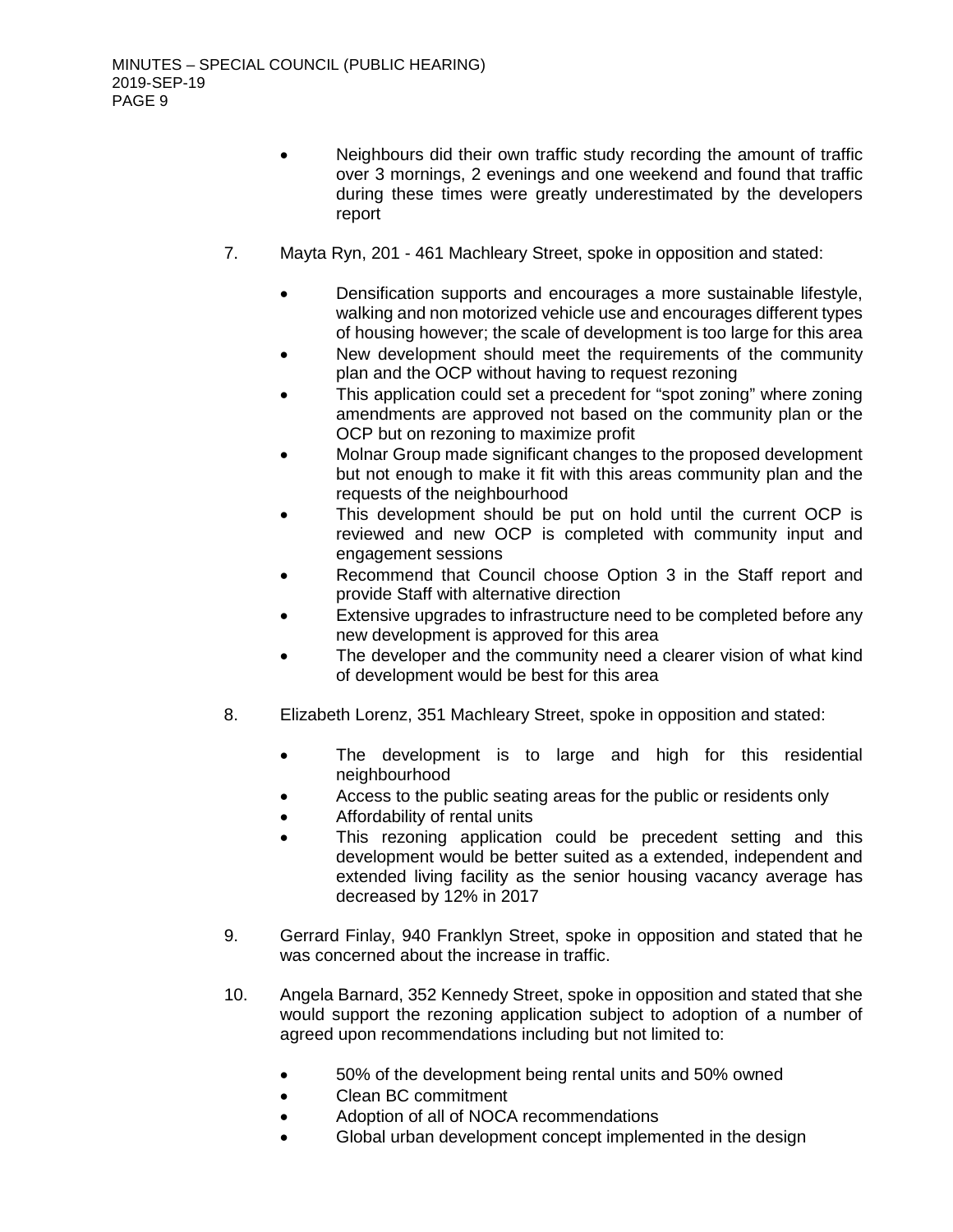- Development being signed off by School District 68, NOCA, Downtown Nanaimo Business Improvement Area (DNBIA) and others major stakeholders
- Involvement in the Transportation Master Plan
- Development needs to accurately represent the residents of Nanaimo especially the surrounding area
- 11. Eric McLean, 217 Kennedy Street, spoke in opposition and stated:
	- Founder and President of the Old City Quarter Association and owner of business on Fitzwilliam Street
	- Understands the need for increased density but this development is much larger than the recommended scale in the OCP
- 12. Jacquie Howardson, 377 Milton Street, spoke in opposition and stated:
	- Current infrastructure cannot handle the increase in traffic
	- This development is a substantial amendment to the OCP and should involve an OCP review and community engagement sessions

The Special Council Meeting (Public Hearing) recessed at 10:46 p.m. The Special Council Meeting (Public Hearing) reconvened at 10:53 p.m.

- 13. Jim Richardson, 330 Machleary Street, spoke in opposition and stated:
	- Lived in this area for 27 years and is not against the development but this proposal does not fit the community plan or character of the neighbourhood
	- Recommends that the City and the developer not rush to develop this site and pointed out that the developer new the designation when he purchased the site
	- Concerned about the increase in traffic and pedestrian safety especially during construction with large trucks and equipment in the area

Lainya Rowett, Manager, Current Planning, advised that forty three (43) written submissions were received prior to the start of the Special Council Meeting (Public Hearing), 2019 SEP 19.

It was moved and seconded that the Special Council Meeting (Public Hearing) proceed past 11:00 p.m. The motion was defeated.

*Opposed: Mayor Krog, Councillors Armstrong, Bonner, Brown, Geselbracht, Maartman and Turley.*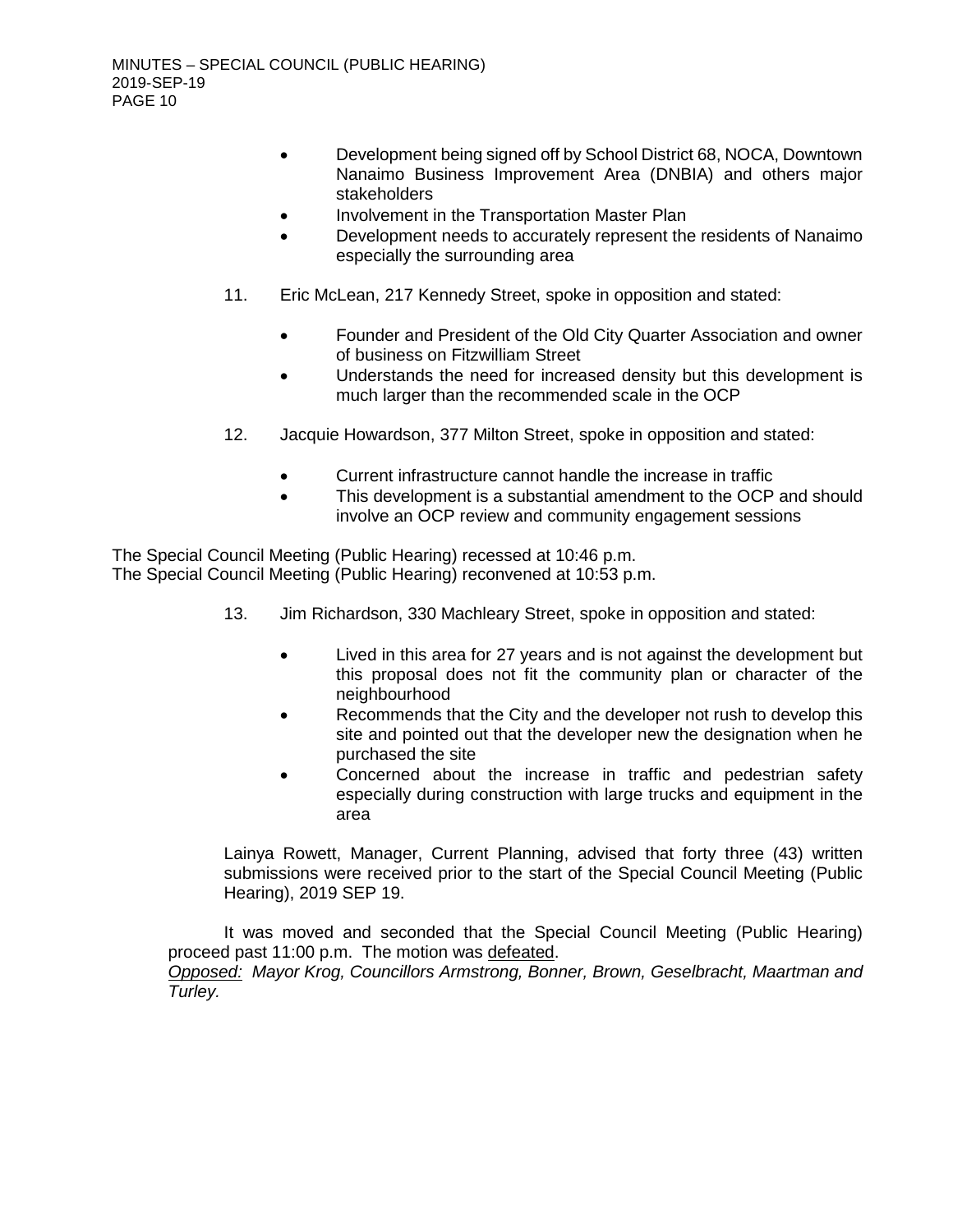Sheila Gurrie, Director, Legislative Services and Corporate Officer, spoke and stated that the Special Council Meeting (Public Hearing) had closed for the following items and third reading may take place at the next scheduled Regular Council Meeting on 2019-OCT-07.

### 1. "Zoning Amendment Bylaw 2019 No. 4500.155"

"Zoning Amendment Bylaw 2019 No. 4500.155" (To rezone 50 Tenth Street to allow "Cannabis Retail Store" as a site-specific use in the City Commercial Centre [CC3] zone).

#### 2. "Zoning Amendment Bylaw 2019 No. 4500.157"

The Public Hearing portion for "Zoning Amendment Bylaw 2019 No. 4500.157" (To rezone 2379 Browns Lane from Single Dwelling Residential [R1] to Residential Corridor [COR1]).

#### 3. "Zoning Amendment Bylaw 2019 No. 4500.134"

That "Zoning Amendment Bylaw 2019 No. 4500.134" (To rezone 1534 Extension Road from Single Dwelling Residential [R1] to Townhouse Residential [R6] with site-specific provisions to increase the maximum permitted floor area ratio).

Sheila Gurrie, Director, Legislative Services and Corporate Office, spoke and stated that the Special Council Meeting (Public Hearing) for the following items would continue on Wednesday, 2019-OCT-09, a 7:00 p.m., in the Shaw Auditorium, 80 Commercial Street.

## 4. Official Community Plan Amendment Bylaw 2019 No. 6500.040"

"Official Community Plan Amendment Bylaw 2019 No. 6500.040" (To redesignate 388 Machleary Street on the Future Land Use Plan [Map 1] 'Neighbourhood' to 'Corridor', and to amend the text of Section 4.1.2 'Land Use Designations' of the Old City Neighbourhood Concept Plan) will be deferred to the next scheduled Special Council Meeting (Public Hearing) to be held on 2019-OCT-09.

## 5. "Zoning Amendment Bylaw 2019 No. 4500.124"

"Zoning Amendment Bylaw 2019 No. 4500.124" (To rezone 388 Machleary Street from Community service One [CS1] to Comprehensive Development Eleven [CD11]) will be deferred to the next scheduled Special Council Meeting (Public Hearing) to be held on 2019-OCT-09.